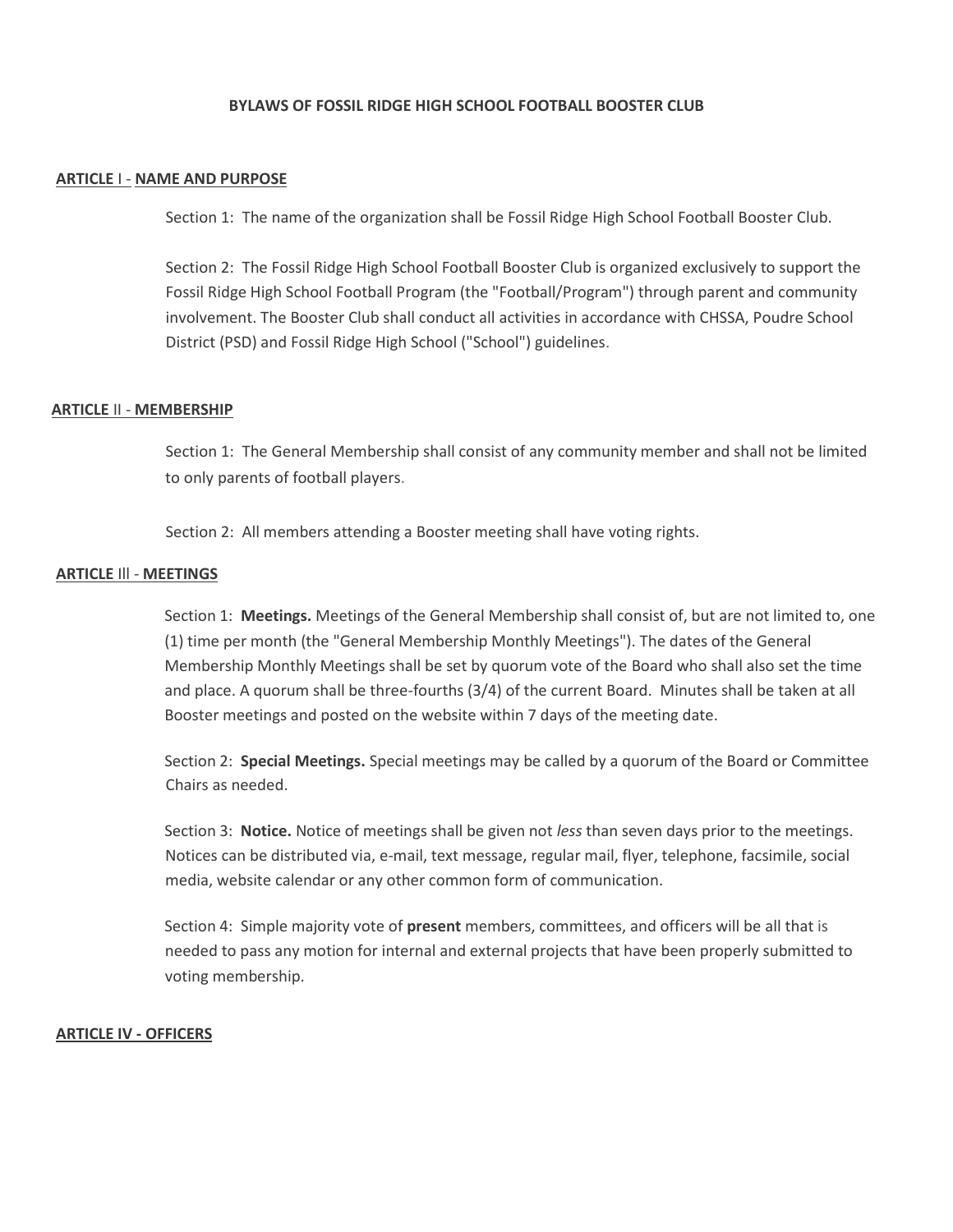Section 1: **Board Officers (the "Board").** The minimum amount of required Officers shall consist of a President, President Elect, Vice-President, Treasurer, and Secretary. Additional Board members allowed include Internal and External Chairpersons and a Communication Chairperson. The Board as a whole are responsible for the Booster Club's compliance with all rules governing the activities of the Booster Club, including but not limited to, CHSSA, PSD and School guidelines.

Section 2: **Meetings.** The Board shall meet at least one (1) time per month at an agreed upon time and place (the "BOD Monthly Meetings"). Minutes shall be taken at all Board meetings and available to the membership upon request.

Section 3: **Board Elections.** Election of new Board or the election for current Board members to a second term will occur annually during the calendar month of March.

Section 4: **Terms.** Terms of all Board Officers shall serve one (1) year or twelve (12) calendar months terms, but are eligible for re-election. The Term of office shall be from first day of the calendar month of May to the following  $31<sup>st</sup>$  day of April.

Section 5: Exiting board members are expected to transition and familiarize new elected officers with their duties until expiration of the existing Board members' term.

Section 6: Duties of Board Members. The duties of the Board Members are as follows:

- (a) The President shall convene and preside over regularly scheduled meetings of the Board and General Membership. The President shall coordinate all Booster Club Activities with High School Administrative Officials and Football Coaches (the "School Administration"). Regular communication with the School Administration shall consist of, but is not limited to, distribution of all proposed and final minutes of all meetings of the General Membership and Officers. Any activities requiring additional communications with the School Administration shall be conducted on an as needed basis and in compliance with all CHSSA, PSD and School guidelines. Open lines of communication with the School Administration are encouraged. The President shall preside or arrange for other Board member to preside at each meeting in the following order: Vice-President, Secretary and Treasurer. The President has oversight of Senior Night, senior recognition such as banners and parent gifts, and the end of season banquet.
- (b) The President-Elect will automatically become the President the following year after their election. The President-Elect shall attend all Board meetings, and is a voting member.
- (c) The Vice-President will preside over meetings in the absence of the President. The Vice-President is responsible for the oversight of Casino Night and production of the annual football program, including all sponsorship drives. Production includes, but is not limited to, solicitation of corporate and individual donations, assemble of all printed materials including advertisements and pictures, bids printing companies for cost of printing and sales of program at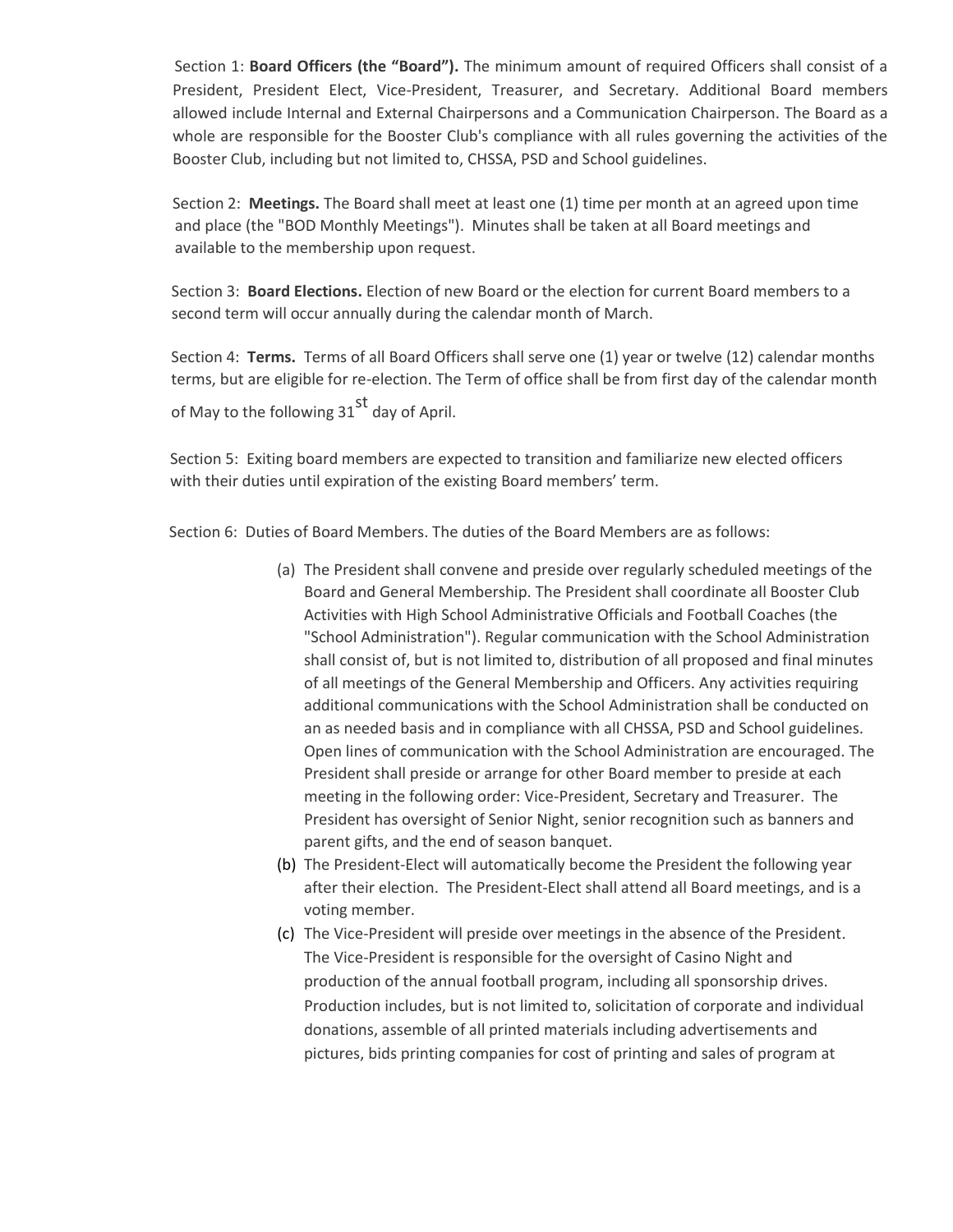football games and other fundraising events. All activities regarding the Game Day Program shall be in compliance with CHSSA, PSD, and School Guidelines.

- (d) The Secretary shall be responsible for gathering agenda items from the Board and members for Board meetings and meetings of the General Membership, recording and keeping all minutes of all Officers and General Membership meetings. The Secretary is responsible for distributing copies of minutes to the Board, General Membership (via review of the previous month's minutes at monthly meetings and posting on the website) and School Administration. The Secretary is responsible for oversight of all team meals, and monthly dine and give fundraising.
- (e) The Treasurer shall be responsible for collection, deposit and distribution of all Booster Club monies raised through fundraisers, in compliance with CHSSA, PSD, and School guidelines. The Treasurer shall provide a written financial status report (the "Financial Status Report"} on a monthly basis to the Board and General Membership. The Financial Status Report shall be incorporated into the minutes of the monthly General Membership meetings. The Treasurer has oversight over all spirit wear fundraising.
- (f) Changes to the Board duties are made at the discretion of the current Board by a majority vote.
- (g) The Communication Chairperson shall be responsible for notification of all meetings of the Officers and General Membership, and any other announcements on an as needed basis, via the Booster Club website (www.fossilridgefootball.com) and the Fossil Ridge High School website. (Collectively, the 'Websites''). The Communication Chairperson shall maintain or help to maintain the websites as necessary. The Communication Chairperson shall be responsible for coordinating communication of all meetings and events through the School Administration (i.e., announcement marquee, telephone recorded messages, informational flyers to the parents of football players sent home with the football players, and social media.)
- (h) Other chairpersons designated as needed in May of each year to include but not limited to Philanthropy, Freshman Liaison, and others designated by the Board.

Section 7: **Officer Vacancies.** When a vacancy on the Board exists, nominations for new members may be received from any voting member. A vacancy exists when an Officer has missed more than three (3) consecutive Board and/or General Membership meetings and it has been established that extenuating circumstances have not existed for the absences.

Section 8: **Resignation of Officers.** Resignation of an Officer position shall be submitted in writing to the President.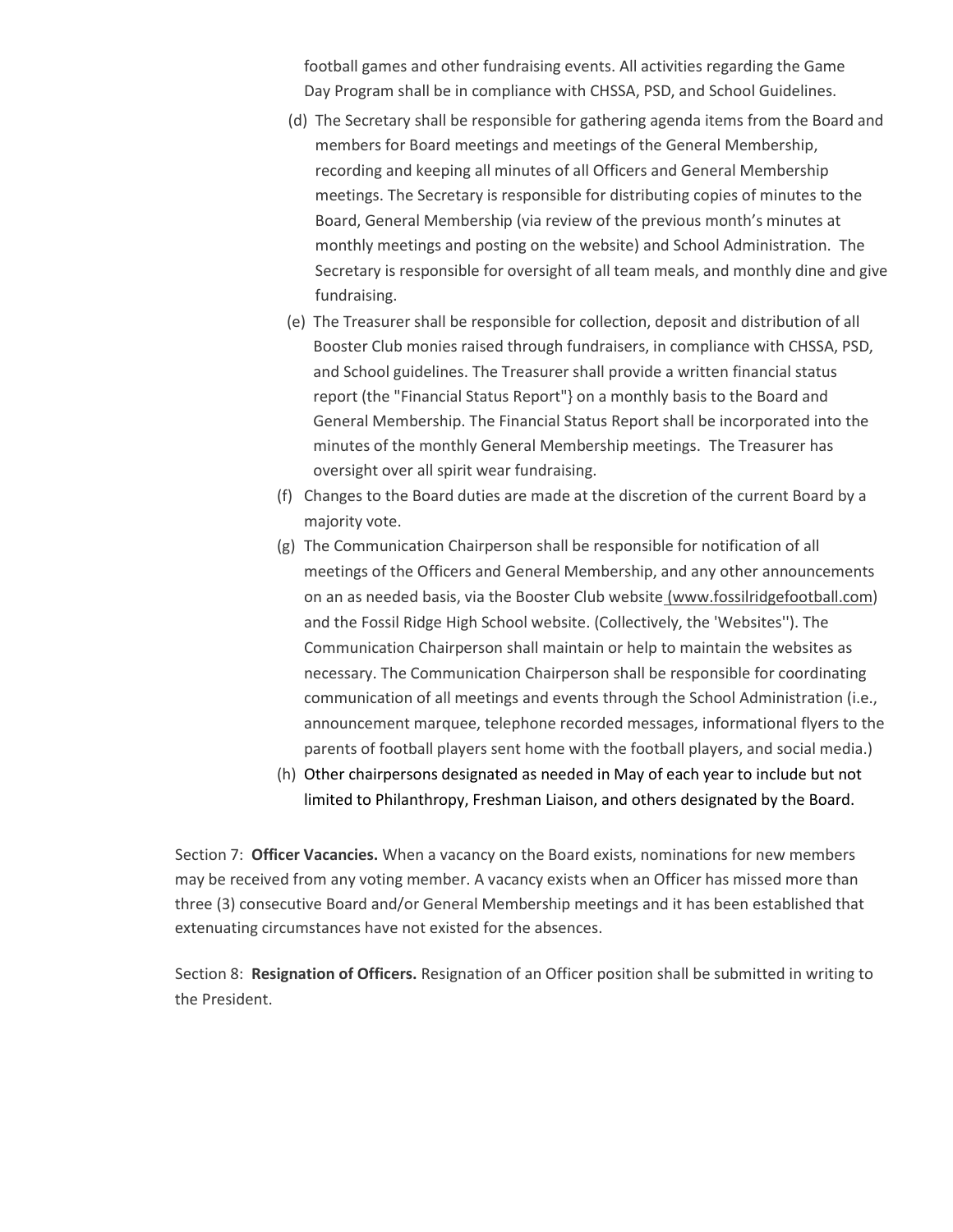Section 1: **Amendments.** These Bylaws may be amended as necessary. The President shall appoint a Bylaws Committee to draft the proposed amendment which shall be reviewed by all Board members. A final draft of the proposed amendment shall be submitted to the Secretary and Communication Chairperson for distribution to the General Membership for review. After distribution, proposed amendments will be set as an agenda item at the next available monthly meeting of the General Membership. The President shall call for a vote at the same meeting to approve or reject the proposed amendment(s). A majority vote of attending Booster Club members shall be required for passage.

These Original Bylaws were approved at a meeting of the General Membership on September 1, 2004. They were approved again on February 19, 2019 by Officers and March 26, 2019 General Members.

# **STANDING RULES OF THE FOSSIL RIDGE HIGH SCHOOL FOOTBALL BOOSTER CLUB**

- 1. The President or Treasurer shall be responsible and must approve all Disbursement Requests from Booster Club funds.
- 2. Before each deposit, one officer is required to count and record the appropriate deposit information and a second person (officer or member) shall verify the amount by counting and initialing the deposit record. Form of deposit record determined by CHSSA guidelines.
- 3. There shall be an "open discussion" item at the end of each General Monthly Meeting and shall be included on the Agenda of each meeting.
- 4. All non-budgeted expenses for Committee or Board projects between \$251-499 must be approved by Board Officers, either in person or by electronic vote. Any expenses under \$250.00 for projects can be approved by the President without a Board meeting. Expenses over \$500.00 must be approved by the General Membership at the monthly membership meeting.
- 5. A budget shall be presented by the Treasurer no later than March  $31<sup>st</sup>$  of each year for approval by the General Membership. Changes to the approved budget may only be made by a majority approval of the Board and then by the General Membership.

## **NARRATIVE DESCRIPTION OF ACTIVITIES**

The Fossil Ridge High School Booster Club will participate in activities such as bake sales, car washes, Fight Night, Sabercat Showcase, Casino Night, silent auctions, spirit wear sales, yard sign sales and other approved fund raisers to raise money. This money will be used to benefit only the Fossil Ridge football team, or the needs of maintaining the Booster Club such as post office box rental, website fees, or other expenses detailed in the annual budget. The Booster Club will work to organize the football team meals, before and after games, or for away games as needed. If need